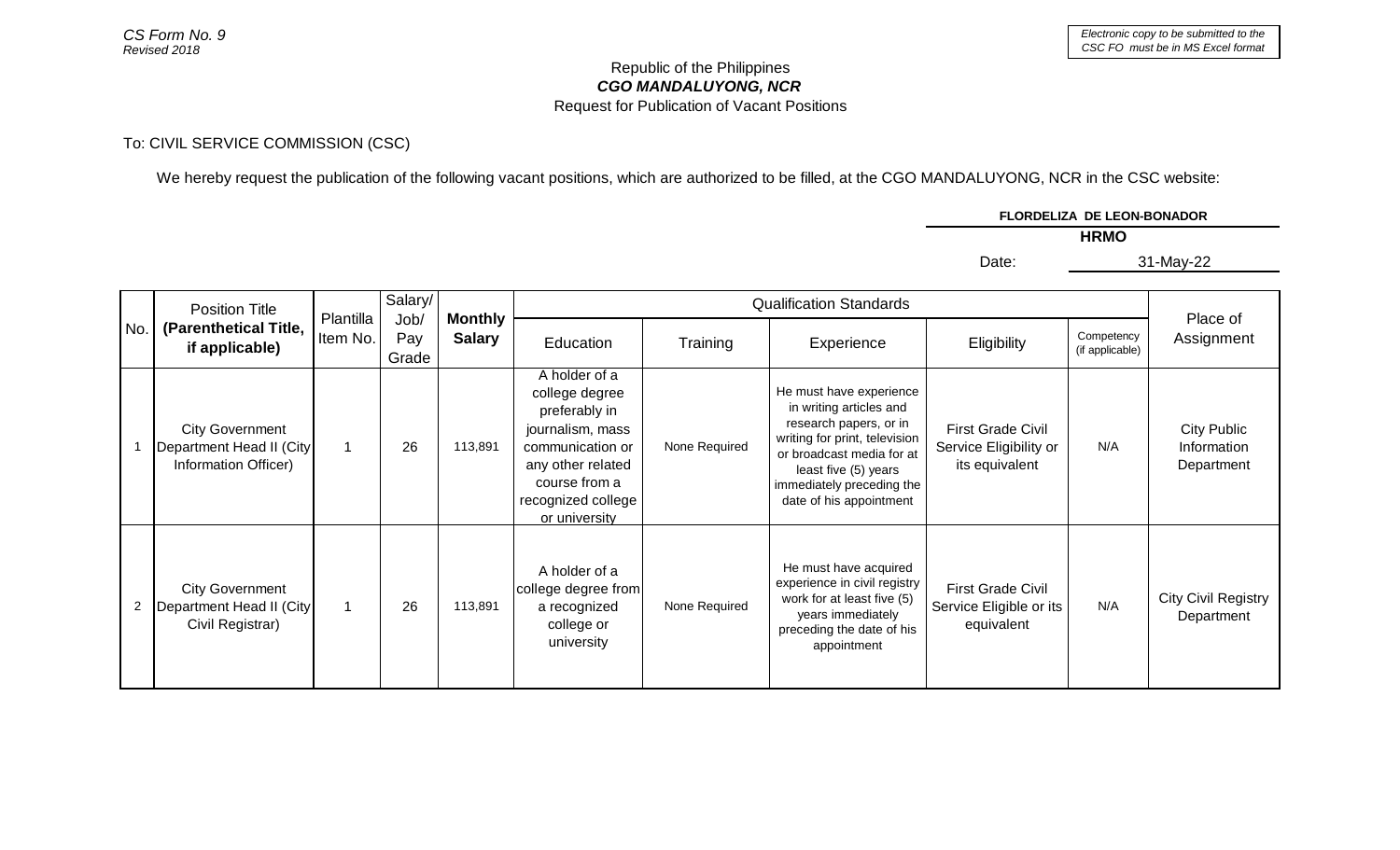| $\mathbf{3}$   | <b>City Government</b><br>Department Head II                          | $\overline{1}$ | 26 | 113,891 | Bachelor's Degree        | 32 hours of training in<br>management and<br>supervision | Five (5) years in position<br>involving management and<br>supervision | <b>Career Service</b><br>Professional/Second<br><b>Level Eligibility</b> | N/A | City Traffic and<br>Parking<br>Management<br>Department                                                |
|----------------|-----------------------------------------------------------------------|----------------|----|---------|--------------------------|----------------------------------------------------------|-----------------------------------------------------------------------|--------------------------------------------------------------------------|-----|--------------------------------------------------------------------------------------------------------|
| $\overline{4}$ | Housing and Homesite<br><b>Regulation Officer V</b>                   | $\mathbf{1}$   | 22 | 69,963  | <b>Bachelor's Degree</b> | 16 hours of relevant<br>training                         | Three (3) years of relevant<br>experience                             | <b>Career Service</b><br>Professional/Second<br><b>Level Eligibility</b> | N/A | Mandaluyong<br>Housing and<br>Development<br>Department                                                |
| 5              | <b>Local Disaster Risk</b><br>Reduction and<br>Management Officer III | $2 - 2$        | 18 | 45,203  | <b>Bachelor's Degree</b> | 8 hours of relevant<br>training on DRRM                  | Two (2) years of relevant<br>experience on DRRM                       | <b>Career Service</b><br>Professional/Second<br><b>Level Eligibility</b> | N/A | Office of the City<br>Mayor/Mandaluyon<br>g Disaster Risk<br>Reduction and<br><b>Management Office</b> |
| 6              | Administrative Officer III<br>(Records Officer II)                    | 4              | 14 | 32,321  | <b>Bachelor's Degree</b> | 4 hours of relevant<br>training                          | One (1) year of relevant<br>experience                                | <b>Career Service</b><br>Professional/Second<br>Level Eligibility        | N/A | City Administrator's<br>Department                                                                     |

Interested and qualified applicants should signify their interest in writing. Attach the following documents to the application letter and send to the address below not later than June 15, 2022.

1. Fully accomplished Personal Data Sheet (PDS) with recent passport-sized picture (CS Form No. 212, Revised 2017) which can be downloaded at www.csc.gov.ph;

2. Performance rating **in the last rating period** (if applicable);

3. Photocopy of certificate of eligibility/rating/license; and